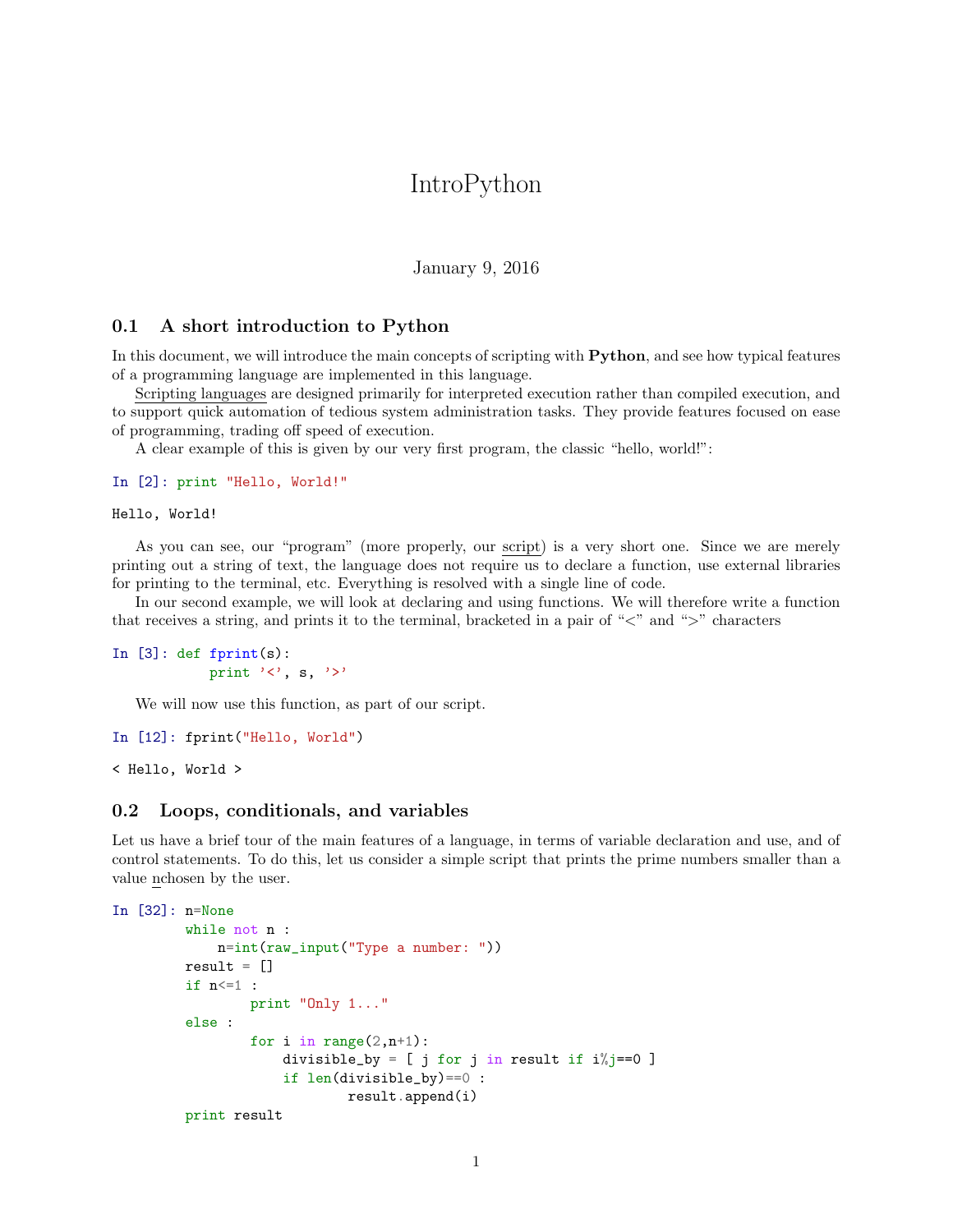Type a number: 10 [2, 3, 5, 7]

We have introduced a number of interesting features!

First, variables do not need to be declared before being used – just be careful not to use the value of a variable if you have not created it first by assigning it a value.

None is a special value, which means no value is assigned to the variable – note that None is false in tests!

"Arrays" are handled in a simple but powerful way in Python. Actually, what we are using here are lists, which can be dynamically extended (see the "append" function in the example), but have a similar syntax has C arrays – so we can say the following:

```
In [33]: print result[1]
         print result[-2]
```
3 5

Control constructs include while, for and if. Note that a : is used in most cases to mark the beginning of the loop or then body, and indentation is used to denote it. The for construct iterates over lists or other sequences. In our example, range builds a list of numbers:

In  $[34]$ : print range $(2,n+1)$ 

[2, 3, 4, 5, 6, 7, 8, 9, 10]

An important and powerful construct is the list comprehension employed in the above example. List comprehensions provide a syntax similar to mathematical expressions used to define sets, making them a compact way to define sequences of values:

```
In [36]: 1 = [ i*i for i in result if i>2 and i<7 ]
         print l
```
[9, 25]

With a single line, we have built the ordered set of the values in results (i.e., the primes smaller than n), greater than 2 and smaller than 7, squared.

## 0.3 Online help and a behind the scenes look at strings

Since scripting languages are oriented towards interactive execution, Python includes an online manual in all versions of its interpreter interface. Let us see what the help function can tell us regarding the string type, str

```
In [14]: help(str)
```

```
Help on class str in module __builtin__:
class str(basestring)
 | str(object='') -> string
 |
 | Return a nice string representation of the object.
 | If the argument is a string, the return value is the same object.
 |
 | Method resolution order:
 | str
 | basestring
```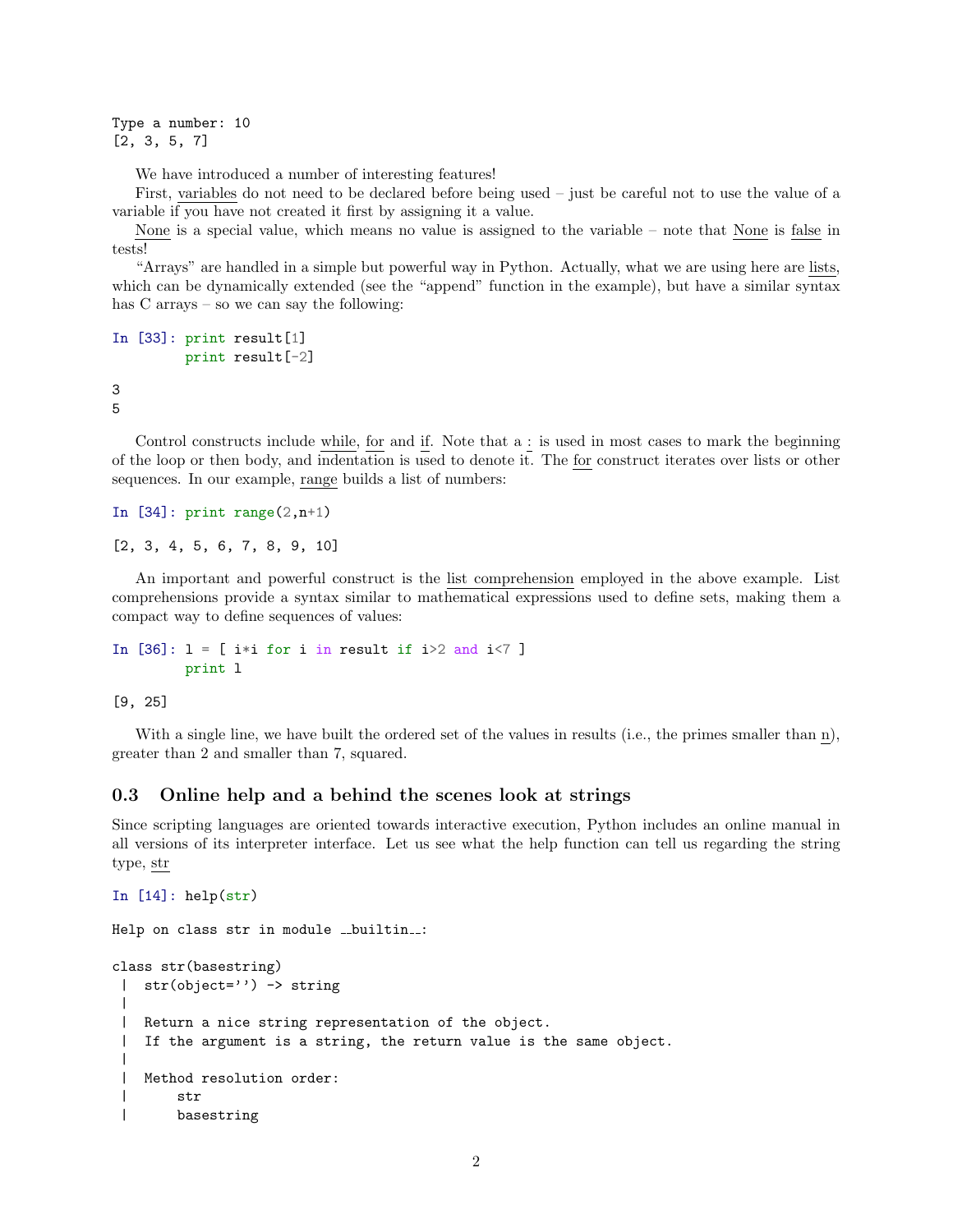```
| object
|
| Methods defined here:
\blacksquare| \_add\_(\dots)| x \cdot -add_-(y) \leq y \Rightarrow x+y|
| __contains __(...)
| x_{\text{-}.\text{contains}_{-\text{-}}}(y) \iff y \text{ in } x|
| __eq__(...)
| x \cdot -eq^{-}(y) \leq x \cdot x = y|
| __format_(...)
| S._format_(format_spec) -> string
|
| Return a formatted version of S as described by format spec.
|
| _ge_(...)
| x \cdot -ge - (y) \iff x \ge y\perp| _getattribute_-(\ldots)| x._getattribute_('name') <==> x.name
|
| _getitem ( \ldots )| x \cdot - getitem_{-}(y) \leq x[y]
\blacksquare| _{-}getnewargs_{-}(\ldots)\overline{ }| _getslice_-(\ldots)| x \cdot \text{__getslice__}(i, j) \iff x[i:j]|
        Use of negative indices is not supported.
|
| _gt_(...)
| x \cdot -gt - (y) \leq y \cdot \text{y}|
| _hash_(\ldots)| x \cdot hash () \leq => hash(x)
\perp| \Boxle\Box( \ldots )| x \cdot -1e^{-}(y) \leq y \cdot x \leq y|
| __len __(...)
| x \cdot -len() \leq y \cdot len(x)|
| It=(...)| x \cdot -1t - (y) \leq y \cdot x < y\blacksquare| \mod_{-}(\dots)| x \cdot \mod(y) \leq y \Rightarrow x \text{ and } y|
| _{mul}(...)
| x. _{mu1-}(n) \leq x x *n
```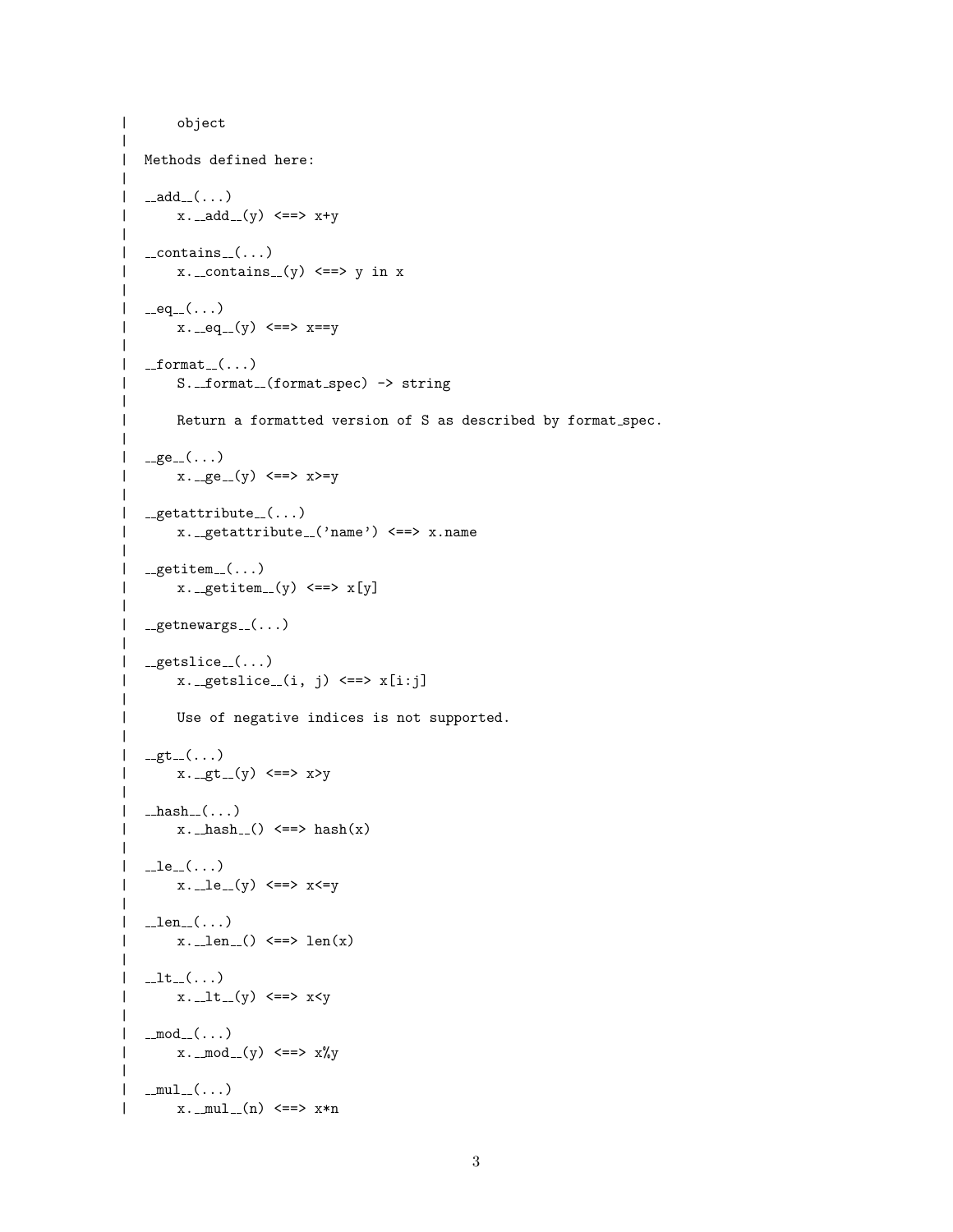```
|
| _ne __(...)
| x_{\text{-ne}=(y)} \leq x = x! = y\blacksquare| _repr ( \dots )| x_{-.} repr () <==> repr (x)
|
|\quad \verb|_{\_\_rmod_{\_\_}}(\dots)| x. _rmod_(y) <==> y\%x|
| _{rmu1_{-}(\ldots)}| x. _rmu1_-(n) \leq = > n*x|
\vert __sizeof \ldots)
| S._sizeof_() -> size of S in memory, in bytes
|
| __str__(...)
| x_{\text{-str-}}() \iff str(x)\blacksquare| capitalize(...)
| S.capitalize() -> string
|
| Return a copy of the string S with only its first character
| capitalized.
|
| center(...)
| S.center(width[, fillchar]) -> string
\overline{ }| Return S centered in a string of length width. Padding is
| done using the specified fill character (default is a space)
|
| count(...)| S.count(sub[, start[, end]]) -> int
|
| Return the number of non-overlapping occurrences of substring sub in
| string S[start:end]. Optional arguments start and end are interpreted
| as in slice notation.
|
| decode(...)
| S.decode([encoding[,errors]]) -> object
|
| Decodes S using the codec registered for encoding. encoding defaults
| to the default encoding. errors may be given to set a different error
| handling scheme. Default is 'strict' meaning that encoding errors raise
| a UnicodeDecodeError. Other possible values are 'ignore' and 'replace'
| as well as any other name registered with codecs.register_error that is
      able to handle UnicodeDecodeErrors.
|
| encode(...)
| S.encode([encoding[,errors]]) -> object
|
| Encodes S using the codec registered for encoding. encoding defaults
| to the default encoding. errors may be given to set a different error
| handling scheme. Default is 'strict' meaning that encoding errors raise
```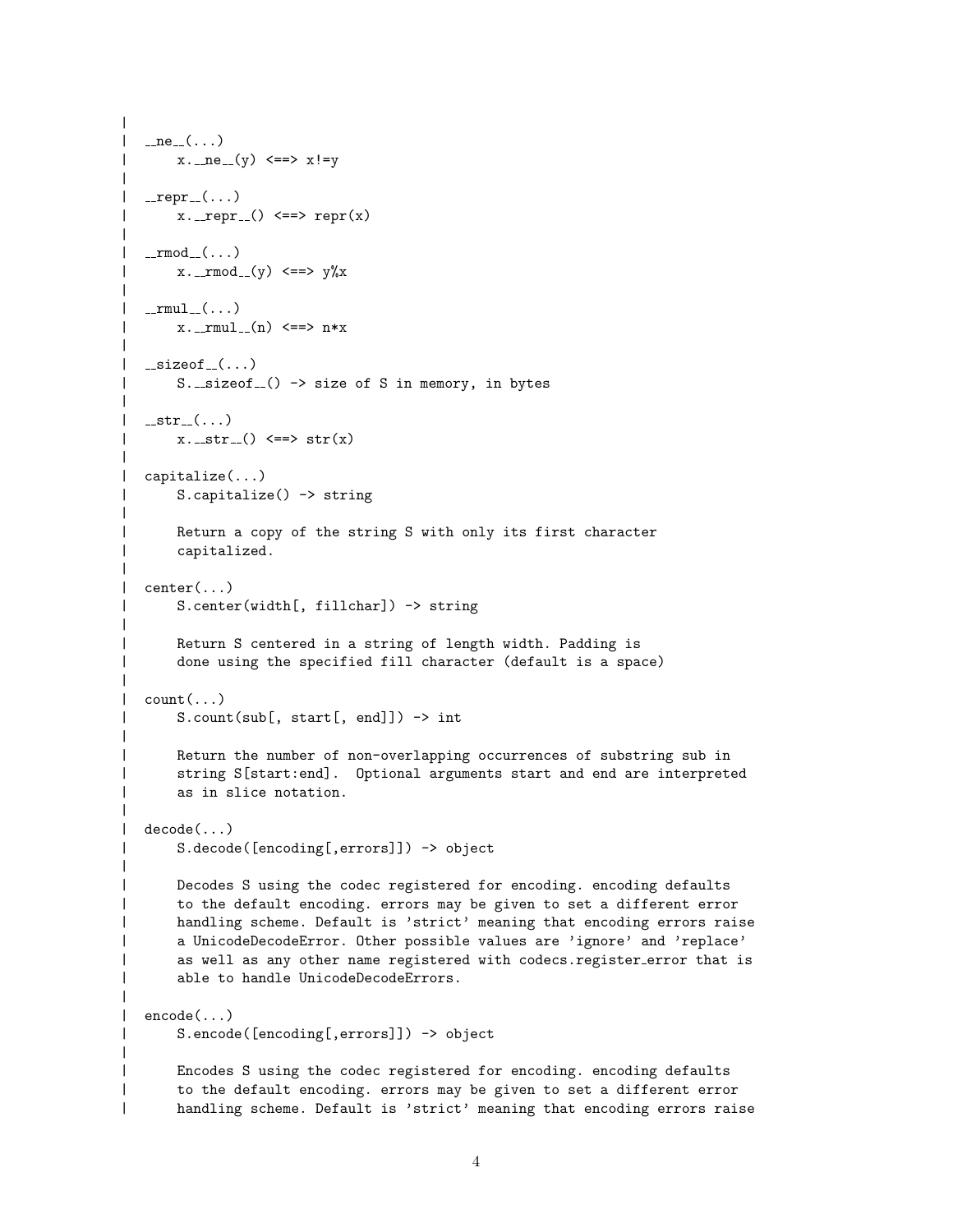```
| a UnicodeEncodeError. Other possible values are 'ignore', 'replace' and
| 'xmlcharrefreplace' as well as any other name registered with
| codecs.register error that is able to handle UnicodeEncodeErrors.
\perp| endswith(...)
| S.endswith(suffix[, start[, end]]) -> bool
|
| Return True if S ends with the specified suffix, False otherwise.
| With optional start, test S beginning at that position.
      With optional end, stop comparing S at that position.
      suffix can also be a tuple of strings to try.
|
| expandtabs(...)
| S.expandtabs([tabsize]) -> string
|
| Return a copy of S where all tab characters are expanded using spaces.
| If tabsize is not given, a tab size of 8 characters is assumed.
|
\int find(...)
| S.find(sub [,start [,end]]) -> int
|
| Return the lowest index in S where substring sub is found,
| such that sub is contained within S[start:end]. Optional
      arguments start and end are interpreted as in slice notation.
|
      Return -1 on failure.
|
| format(...)
| S.format(*args, **kwargs) -> string
|
| Return a formatted version of S, using substitutions from args and kwargs.
      The substitutions are identified by braces ('{' } and '').
|
| index(...)| S.index(sub [,start [,end]]) -> int
|
| Like S.find() but raise ValueError when the substring is not found.
|
| isalnum(...)
| S.isalnum() -> bool
|
| Return True if all characters in S are alphanumeric
      and there is at least one character in S, False otherwise.
|
| isalpha(...)
| S.isalpha() -> bool
|
| Return True if all characters in S are alphabetic
      and there is at least one character in S, False otherwise.
|
| isdigit(...)
| S.isdigit() -> bool
|
| Return True if all characters in S are digits
```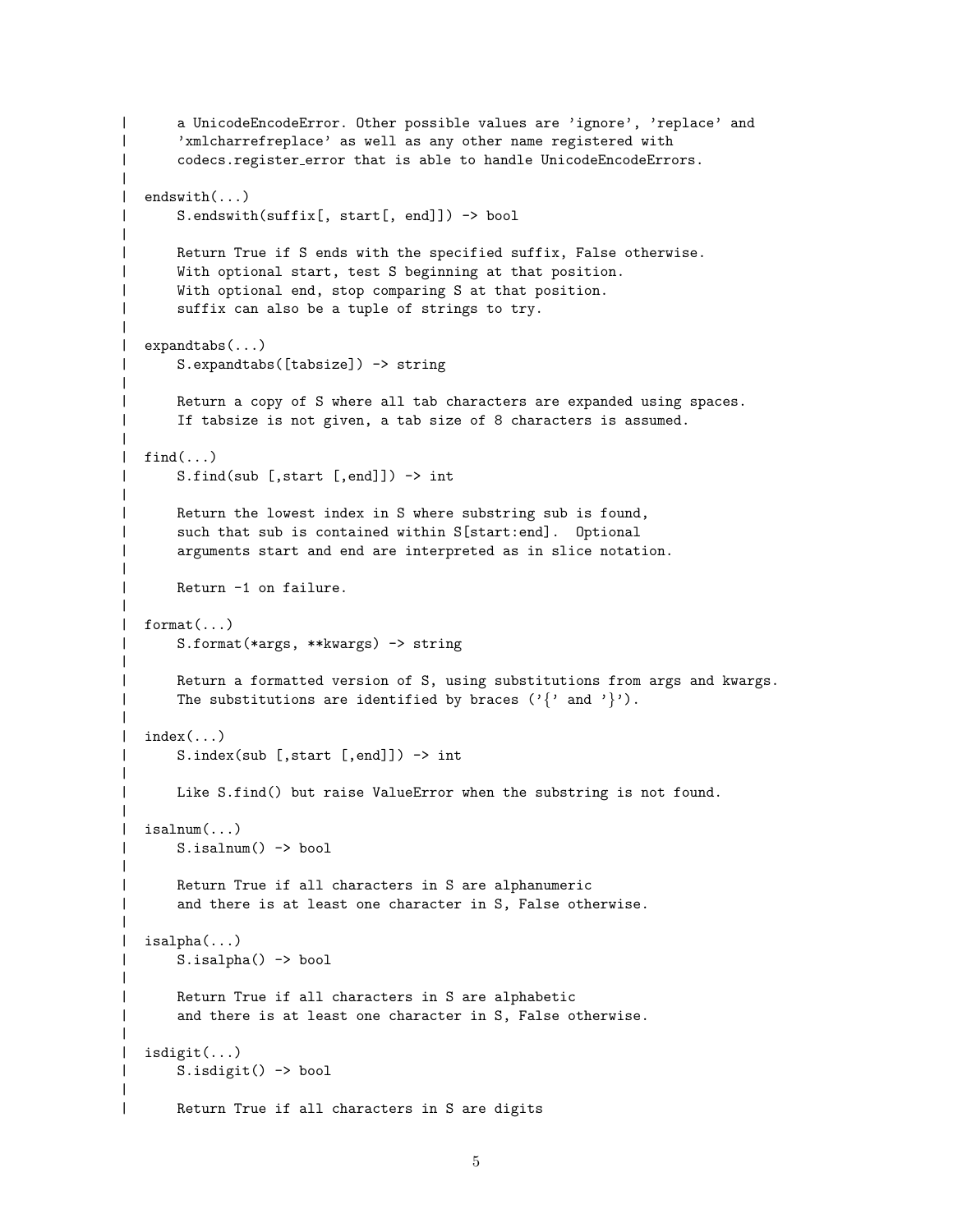```
| and there is at least one character in S, False otherwise.
|
| islower(...)
| S.islower() -> bool
|
| Return True if all cased characters in S are lowercase and there is
| at least one cased character in S, False otherwise.
|
| isspace(...)
| S.isspace() -> bool
|
| Return True if all characters in S are whitespace
| and there is at least one character in S, False otherwise.
|
| istitle(...)
| S.istitle() -> bool
|
| Return True if S is a titlecased string and there is at least one
| character in S, i.e. uppercase characters may only follow uncased
      characters and lowercase characters only cased ones. Return False
| otherwise.
|
| isupper(...)
| S.isupper() -> bool
|
      Return True if all cased characters in S are uppercase and there is
      at least one cased character in S, False otherwise.
|
| join(...)| S.join(iterable) -> string
|
      Return a string which is the concatenation of the strings in the
| iterable. The separator between elements is S.
|
| ljust(...)
| S.ljust(width[, fillchar]) -> string
|
| Return S left-justified in a string of length width. Padding is
      done using the specified fill character (default is a space).
|
| lower(\ldots)| S.lower() -> string
|
| Return a copy of the string S converted to lowercase.
|
| lstrip(...)
| S.lstrip([chars]) -> string or unicode
|
      Return a copy of the string S with leading whitespace removed.
      If chars is given and not None, remove characters in chars instead.
| If chars is unicode, S will be converted to unicode before stripping
|
| partition(...)
      S.partition(sep) -> (head, sep, tail)
```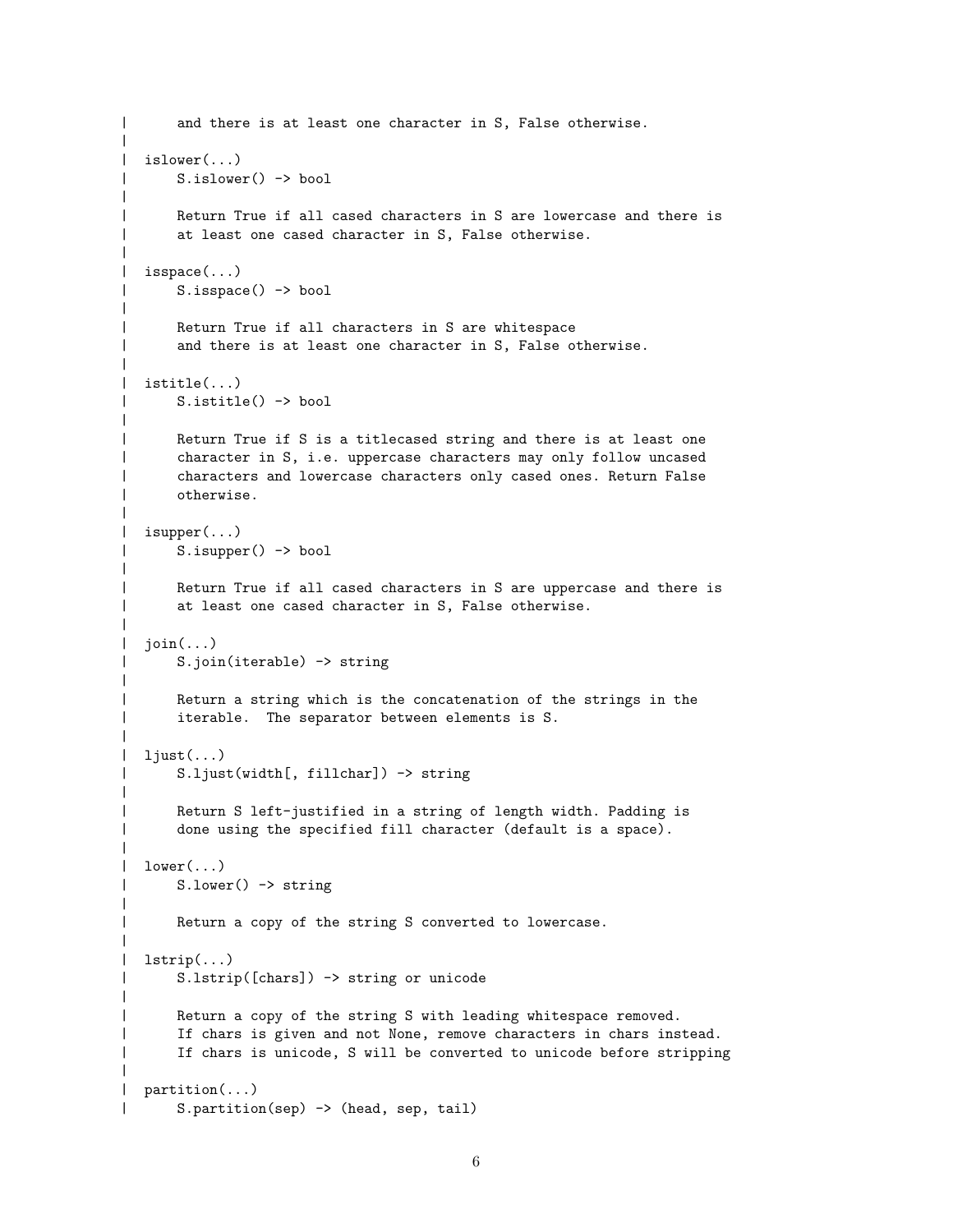```
|
| Search for the separator sep in S, and return the part before it,
| the separator itself, and the part after it. If the separator is not
| found, return S and two empty strings.
|
| replace(...)
| S.replace(old, new[, count]) -> string
|
| Return a copy of string S with all occurrences of substring
| old replaced by new. If the optional argument count is
      given, only the first count occurrences are replaced.
|
\mid rfind(\ldots)| S.rfind(sub [,start [,end]]) -> int
|
| Return the highest index in S where substring sub is found,
| such that sub is contained within S[start:end]. Optional
      arguments start and end are interpreted as in slice notation.
|
      Return -1 on failure.
|
| rindex(...)
| S.rindex(sub [,start [,end]]) -> int
|
| Like S.rfind() but raise ValueError when the substring is not found.
|
| rjust(...)
| S.rjust(width[, fillchar]) -> string
|
| Return S right-justified in a string of length width. Padding is
      done using the specified fill character (default is a space)
|
| rpartition(...)
| S.rpartition(sep) -> (head, sep, tail)
|
| Search for the separator sep in S, starting at the end of S, and return
| the part before it, the separator itself, and the part after it. If the
| separator is not found, return two empty strings and S.
|
| rsplit(...)
| S.rsplit([sep [,maxsplit]]) -> list of strings
|
| Return a list of the words in the string S, using sep as the
| delimiter string, starting at the end of the string and working
      to the front. If maxsplit is given, at most maxsplit splits are
      done. If sep is not specified or is None, any whitespace string
      is a separator.
|
| rstrip(...)
| S.rstrip([chars]) -> string or unicode
|
| Return a copy of the string S with trailing whitespace removed.
| If chars is given and not None, remove characters in chars instead.
| If chars is unicode, S will be converted to unicode before stripping
```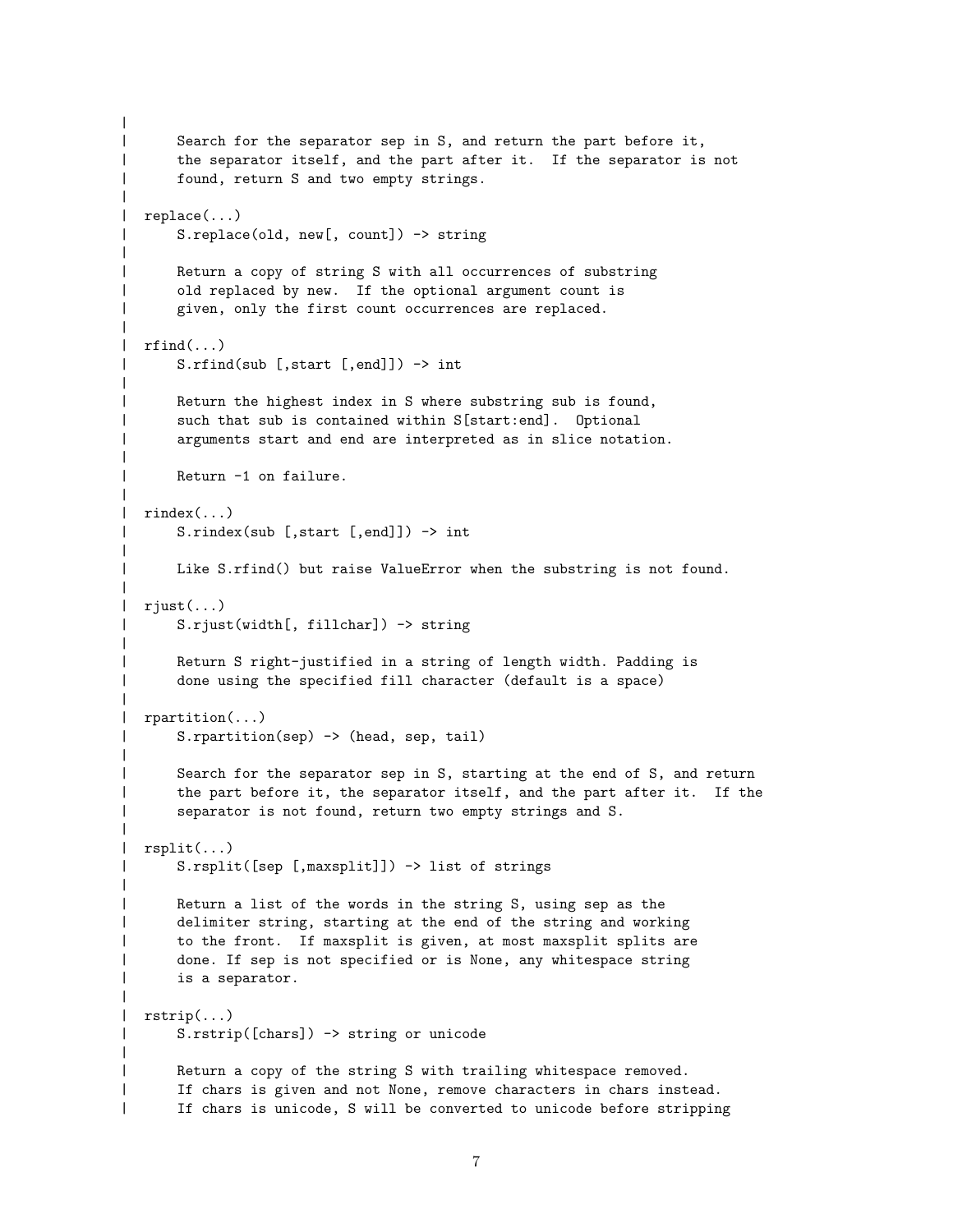```
|
| split(...)
| S.split([sep [,maxsplit]]) -> list of strings
|
| Return a list of the words in the string S, using sep as the
| delimiter string. If maxsplit is given, at most maxsplit
| splits are done. If sep is not specified or is None, any
      whitespace string is a separator and empty strings are removed
      from the result.
|
| splitlines(...)
| S.splitlines(keepends=False) -> list of strings
|
| Return a list of the lines in S, breaking at line boundaries.
| Line breaks are not included in the resulting list unless keepends
| is given and true.
|
| startswith(...)
| S.startswith(prefix[, start[, end]]) -> bool
|
| Return True if S starts with the specified prefix, False otherwise.
| With optional start, test S beginning at that position.
| With optional end, stop comparing S at that position.
      prefix can also be a tuple of strings to try.
|
| strip(...)
| S.strip([chars]) -> string or unicode
|
| Return a copy of the string S with leading and trailing
| whitespace removed.
| If chars is given and not None, remove characters in chars instead.
      If chars is unicode, S will be converted to unicode before stripping
|
| swapcase(...)
| S.swapcase() -> string
|
| Return a copy of the string S with uppercase characters
| converted to lowercase and vice versa.
|
| title(...)| S.title() -> string
|
| Return a titlecased version of S, i.e. words start with uppercase
| characters, all remaining cased characters have lowercase.
|
| translate(...)
| S.translate(table [,deletechars]) -> string
|
| Return a copy of the string S, where all characters occurring
| in the optional argument deletechars are removed, and the
| remaining characters have been mapped through the given
| translation table, which must be a string of length 256 or None.
| If the table argument is None, no translation is applied and
| the operation simply removes the characters in deletechars.
```
8